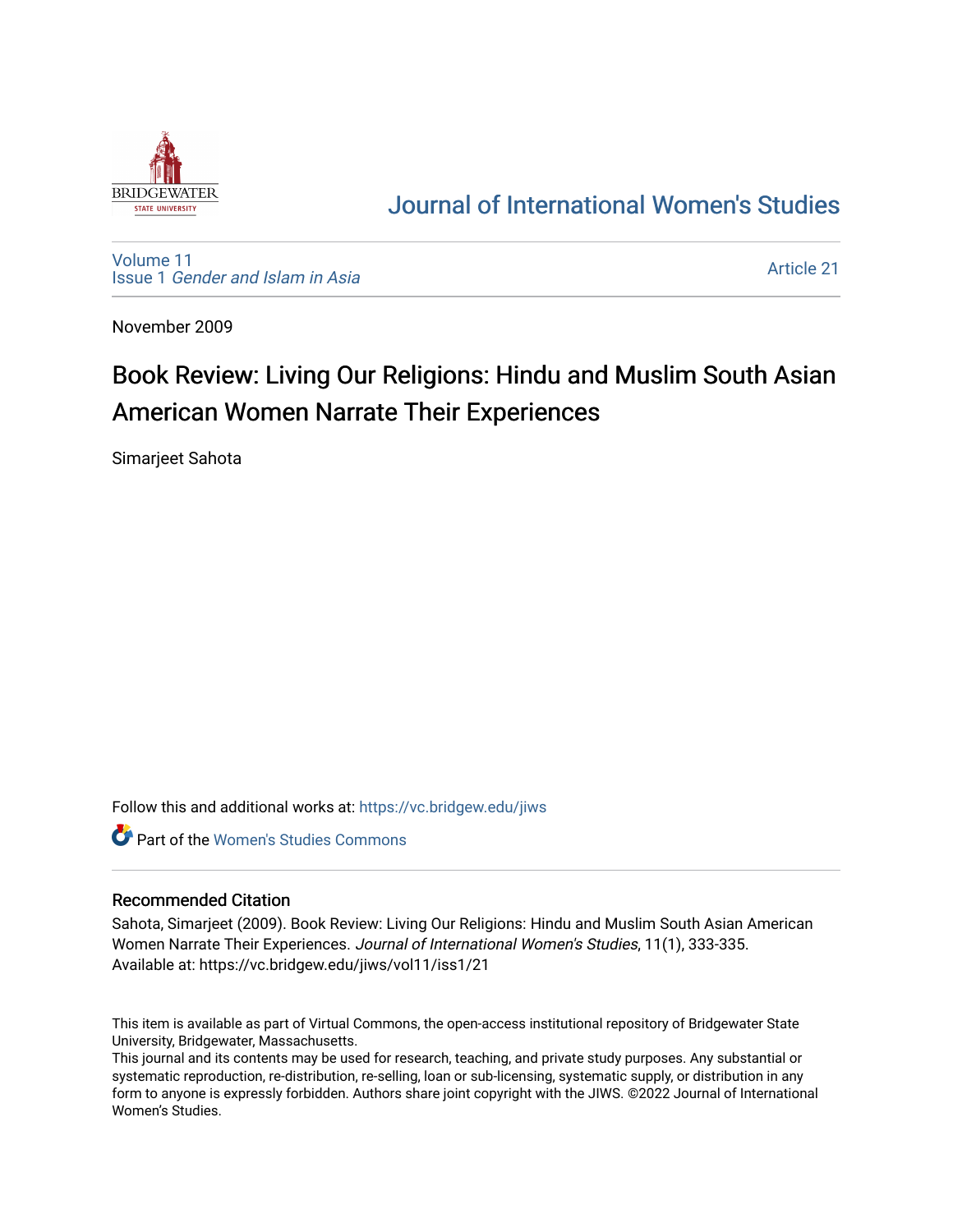### **Living Our Religions: Hindu and Muslim South Asian American Women Narrate Their Experiences. Anjana Narayan and Bandana Purkayastha. 2009. Kumarian Press. Sterling. 341 pages. \$ 29.50.**

## Reviewed by Simarjeet Sahota<sup>1</sup>

In a post 9/11 world where the contemporary fundamentalist groups are engaging in carving a purer form of their religion, tradition and the authentic past through literal readings of religious texts with an aim to create homogenized, simplistic form of faith based, militant, nationalistic, religious identities and the orientalists are readily grabbing those claims to meet their agendas. In such an environment the moderates are struggling to disassociate from any such definitions through their personal religious practices and the liberals who denounce any such claims are in exile both enforced and self induced an attempt to explore the women's experiences of living their religions in everyday life is a much needed effort. The discourses, meanings and social locations that communities employ for identification purposes produce relative dominance and exclusion; women in such group processes are treated as markers of boundaries. The conspicuous absence of women's voices in such identity production processes deem them complicit to such forces or treat them as a non entity. For a long time South Asian feminists have distanced themselves from religions due to gender oppressive patriarchal discourses and practices, and divisive projects of the fundamentalists ignoring the fact that religions also provide women with cathartic release and cultural space to live their lives. Claiming feminist and a religious identity often appear to be an oxymoron. This book explores multiple contexts that shape South Asian American Hindu and Muslim women's religious experiences in the United States. The glimpses of diversity of beliefs and practices of Hinduism and Islam within and between South Asian countries- Bangladesh, India, Nepal, and Pakistan are provided through ethnographic essays by the contributors who act as co-participants. The aim is to explore how these women represent an alternative reality to contest, shift and change the fundamentalist and orientalist claims of absolute reality. All fourteen authors are highly educated middle class professionals living in the U.S. The book is divided into two sections, the chapters in the part one are arranged to illustrate boundaries between the religions. The nine chapters in this section illustrate how the authors in their daily religious practices blur these boundaries. In the second part the other nine chapters are devoted to dynamics of changing those boundaries through religion, practices and resistance to address social justice issues in the secular settings.

Through the lenses of living religions the authors address the questions of tradition and Gender. The editors denounce the Euro-American lineage of feminism that claims ahistoric linear progression of tradition to modernity to emphasize the coexistence of tradition and modernity in various social locations. Women's religious experiences in everyday lives are cumulative outcome of their communities' socio-cultural and geopolitical histories where region, language, class etc. play an important role. Rafia Zakaria beautifully describes in "Muslim Women between Dual Realities," "My mother taught me to say the ritual prayer of purification in Farsi; I learned to say my five prayers in Arabic; and when I spoke to Allah in my own personal prayers, it was always in Urdu" (253). In living their religions women from diverse backgrounds negotiate opportunities

 1 Simarjeet Sahota, M.A. San Diego State University. sahotasimarjeet@hotmail.com.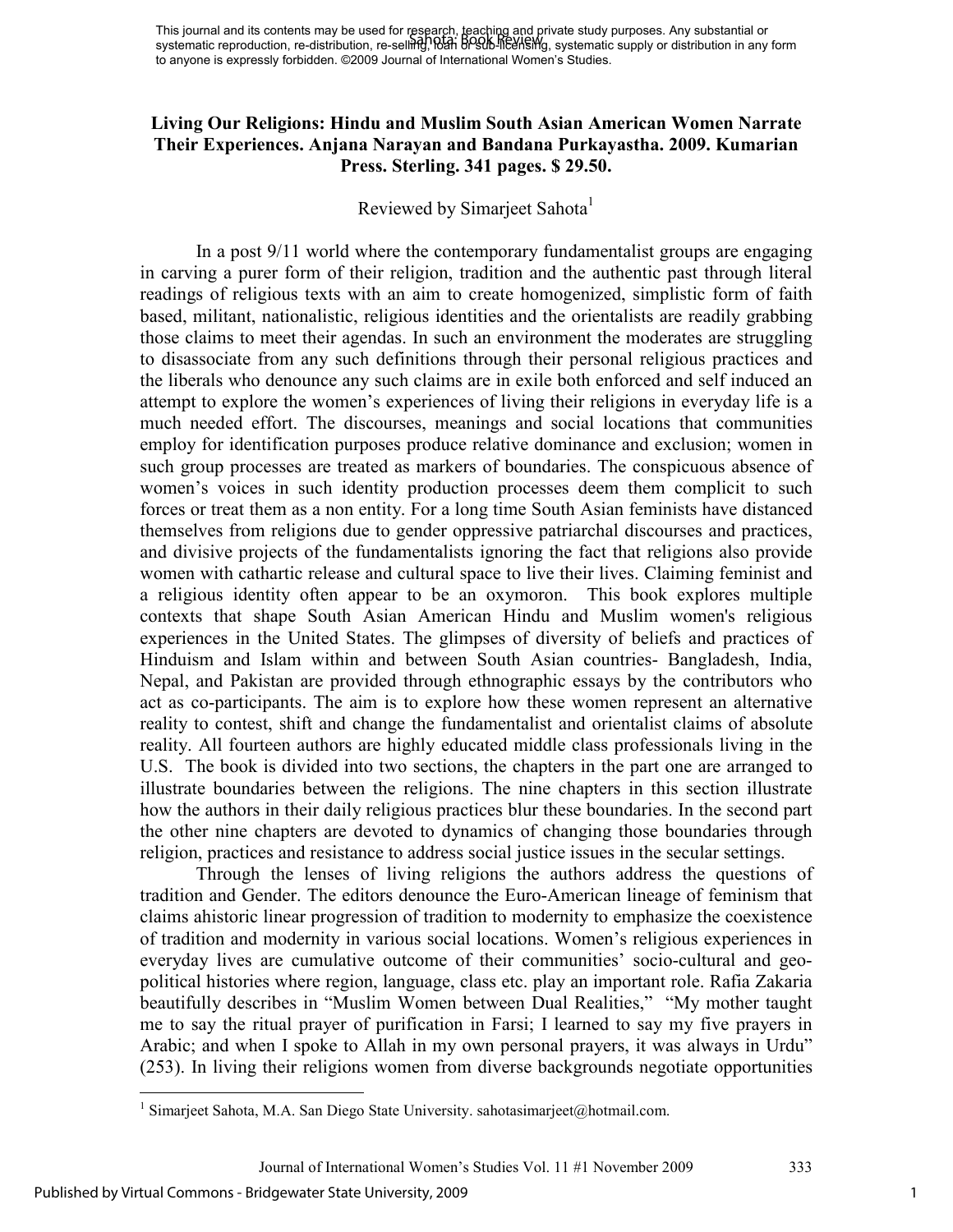and boundaries by accepting or rejecting certain religious ideologies or practices to sustain change and carve a space for both tradition and modernity at the same time; this enlivens numerous possibilities. The narratives demonstrate when the religious ideologies and practices are unshackled from text bound narrow explanations they are secular and hold promise for social and gender justice.

The experiences of negotiating an Indian American and a concomitant religious identity for American born or raised women are narrated by Salma Kamal and Monoswita Saha in "I Am Muslim First" and "Red, Bulls and Tea: Cultural Hashing of a 1.5er (A.K.A. Second-Generation Reflections)" respectively. Both authors are younger than other contributors and their contributions are replete with humor. Along with their Indian American Hindu or Muslim identities they had to deal with the existential crisis of teenage and the Indian parents who were raising American children.

The differences in practices and percepts of the same religion within the same country or across countries are often clouded by both fundamentalists and the orientalists in an attempt to forge homogeneous and authentic religious practice and national identity. Elora Halim Chowdhury in "Bengali, Nangladeshi yet Muslim" describes how in the collective memory of Bangladesh the experiences of partition from India and then the liberation from the Pakistan are constructed that her Pakistani cohort remained ignorant of this part of Pakistan's national history until she came to the U.S. In the absence of caste based narratives of practicing Hinduism the editors included a chapter on Dalit organizing in the U.S. to elucidate the differences in practicing Hinduism. In "Challenging the Master Frame through Dalit Organizing in the United States" Shewta Majumdar expresses her astonishment on the use of word Dalit genocide on a Dalit website "We analyzed the possible reasons for our lack of awareness of such an atrocity. We were uncomfortable because we believed we were or had been reasonably entrenched in progressive politics in India and such news should have gotten to us" (266). But for those of us working in the field this is not a new concept the caste wars in the Uttar Pradesh and Bihar are identified by many as Dalit genocide. The Dalit cooption in the Hindutva agenda and their induction as foot soldiers of the Hindutva in the 2002 Gujarat genocide of Muslims clouded the deaths of dalits at the sametime. The Dalit organizing in the U.S. employ the frames equating casteism to racism and the language of genocide to describe the history of oppression to seek international attention for their cause.

The authors acknowledge the hegemony of the west and Christianity as the default frame of reference in any discussion on religion yet fail to check the creation of Hindu-Muslim as the default frame in this work thereby displacing all other minorities. Narayan in "The Many Facets of Hinduism" describes how a "South Asian Students Association" became the "Indian Student's Association" and the "Indian" overtly became "Hindu" (159). Post 9/11 numerous hate crimes (based on mistaken identity) against the Sikhs have taken place in the U.S. One wonders how an Indian American Sikh woman negotiates her religious practice and American identity in the face of endangered survival. In such circumstances how a U.S. based Sikh woman attempt to dispel misunderstandings about their faith and religious identity without directing the hate towards the Muslims would be a question to ponder.

All authors lament the invisibility and restrictions on their religious practices and identities in American civil society but ignore to acknowledge even the minorities in their own home countries experience similar dilemmas. How minorities create alternative